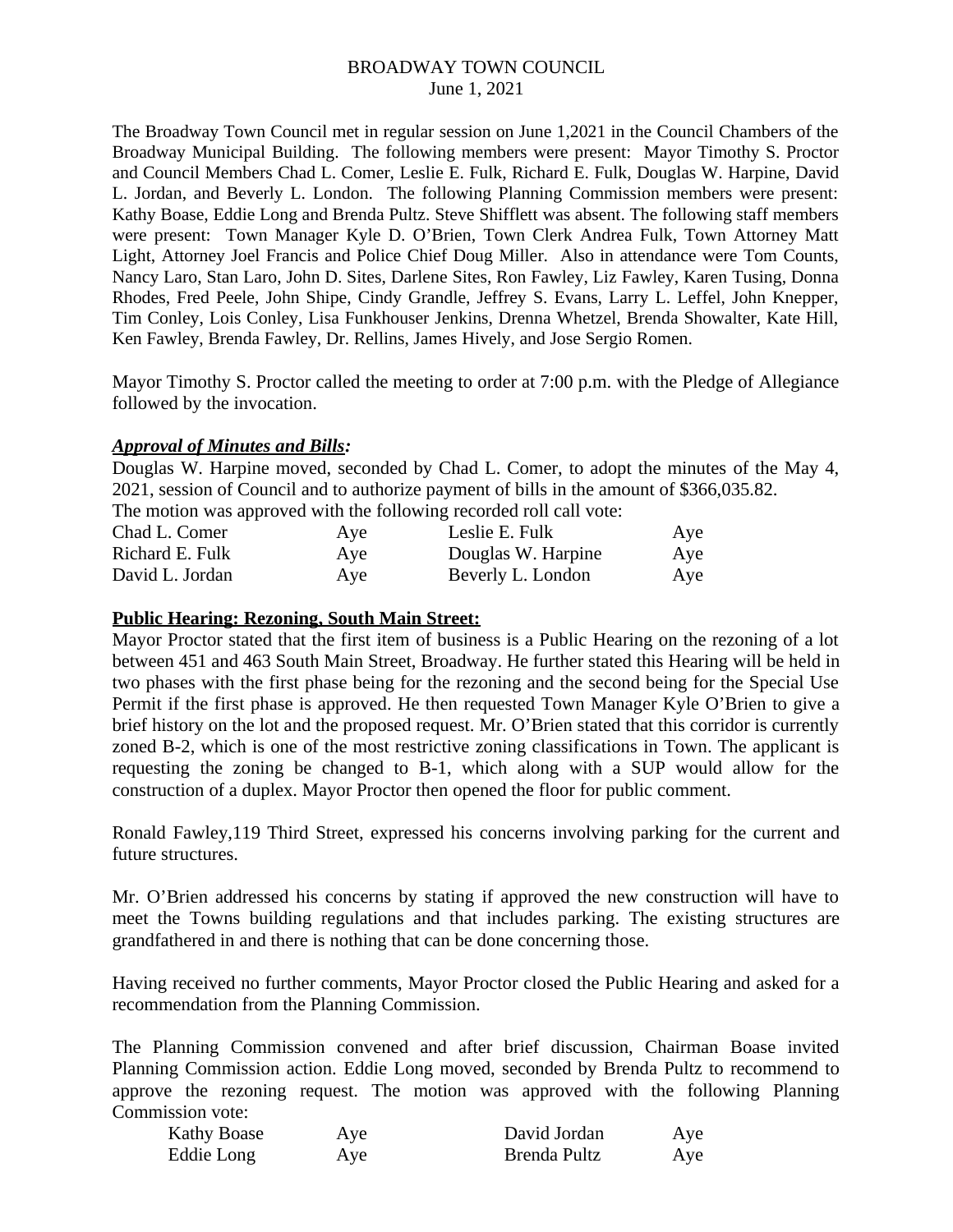Steve Shifflett Absent Mayor Proctor then invited Council action.

David L. Jordan moved, seconded by Chad L. Comer, to adopt *AN* **ORDINANCE TO REZONE ROCKINGHAM TAX MAP NOS. 51A3-2-(B6)-L26A, 51A3-2-(B6)-L27A, AND 51A3-2-(B6)-L28A**, a copy of which is included in the minutes as Attachment A. The motion was approved with the following recorded roll call vote: Chad L. Comer Aye **Aye** Leslie E. Fulk Aye Richard E. Fulk **Aye Axe Douglas W. Harpine Aye** David L. Jordan **Aye** Beverly L. London **Aye** 

Mayor Proctor advised that with the approval of the rezoning the meeting will now move into the second phase of the Public Hearing, which is the request for the Special Use Permit. He opened the floor for public comment. Having received no comment, he closed the public hearing and asked for a recommendation from the Planning Commission.

Chairman Kathy Boase invited Planning Commission action. Brenda Pultz moved, seconded by Eddie Long to recommend to approve the Special Use Permit request. The motion was approved with the following Planning Commission vote:

| Kathy Boase            | Aye    | David Jordan | Aye |
|------------------------|--------|--------------|-----|
| Eddie Long             | Aye    | Brenda Pultz | Aye |
| <b>Steve Shifflett</b> | Absent |              |     |

Mayor Proctor then invited Council action.

David L. Jordan moved, seconded by Beverly L. London, to adopt **A RESOLUTION OF THE TOWN COUNCIL OF THE TOWN OF BROADWAY, VIRGINIA GRANTING A SPECIAL USE PERMIT FOR THE CONSTUCTION OF A TWO-FAMILY DWELLING ON THE PROPERTY CONSTITUTING ROCKINGHAM TAX MAP NOS. 51A3-2-(B6)- L26A, 51A3-2-(B6)-L27A, and 51A3-2-(B6)-L28A**, a copy of which is included in the minutes Attachment B.

The motion was approved with the following recorded roll call vote:

| Aye | Leslie E. Fulk     | Aye |
|-----|--------------------|-----|
| Aye | Douglas W. Harpine | Aye |
| Ave | Beverly L. London  | Aye |
|     |                    |     |

Mayor Proctor then addressed the public attendees regarding the Sunset Drive Rezoning. He stated, there will not be another public hearing this month. He requested that Mr. O'Brien give some information on the action being taken. Mr. O'Brien stated at the last meeting the Council made a motion to table any action until some of the public's requests had been addressed. The Town has decided to obtain another traffic analysis comparable to the one that was completed for the Coyote Run and Sunset Heights projects, but with a different firm. The Town will also be using its own technology to monitor the traffic to get updated data on the speeds in this area, however the town cannot do anything outside of the town limits. The Council will not be taking any action until all the information is received. Mr. O'Brien requested that a point person be designated to whom he can contact and share the information. Once that person has been decided upon they can call the town office and give their contact information.

Some in attendance commented that Cindy Grandle should be the point person.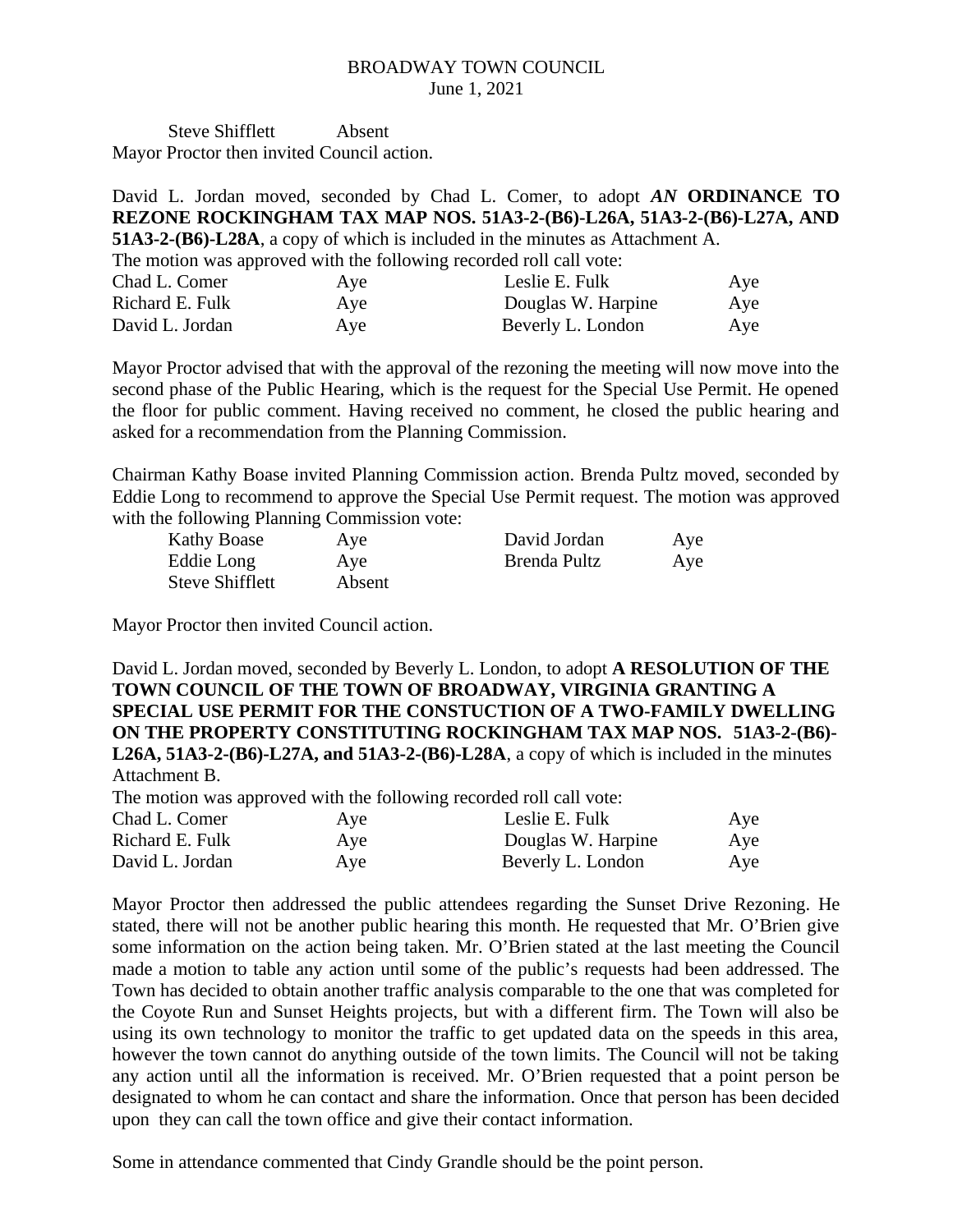Mayor Proctor stated when the traffic analysis is presented, the Town will also provide a copy of the Annexation agreement the town has with the County.

A public comment was made questioning the agreement with the county and what it was.

Mr. O'Brien addressed the question by stating that the County encourages growth and development near and around towns in order to have adequate services, such as water and sewer. The annexation agreement was developed with the intent that when a property is annexed into the town it is done so with the understanding that it will be developed.

Councilman Leslie Fulk stated if the County had zoned this R-1 instead of C-1 this would not be an issue. It was zoned C-1 because the future development of the property was unknown.

A public comment was made inquiring what C-1 meant.

Mr. O'Brien responded that C-1 is Conservation, it is the strictest of the zonings. It is often used when the future of a property is unknown this is done so once a decision is made it must be brought forth for approval. Which is what we have been discussing.

Mayor Proctor addressed Town Attorney Matt Light and stated that it is his understanding that the annexation agreement between the town and the county specifically states that the town must have a very good reason to not approve developments within the agreed upon annexation boundary. Attorney Light responded by stating that he believes the wording is that the town must seriously consider all development requests.

Mayor Proctor then requested that all public comment regarding Sunset Drive to be held until the Public Comment portion at the end of the meeting.

Cindy Grandle stated that the concerns they have about the infrastructure have not been met. Mr. O'Brien responded by stating the Town has taken over maintenance of Sunset Drive and have been slowly addressing the sidewalk issue. Some of the challenges involved with this are the overhead, fiber optics, and utilities that are on both sides of the road.

Tom Counts questioned whether the town has a 25-foot easement on the west side and if the plan is to put sidewalks on both sides of the street. Mr. O'Brien stated that was in the original plan however those plans are still undecided. Mr. Counts then questioned if an environmental impact study has been done. Mr. O'Brien stated that will be part of the process for this land to be developed.

Councilman Douglas Harpine stated that the Council had spoken about the Engineer that looked at the sidewalks was also going to look at the sharp turn and the house to see if something could be done to address the issues there. Mr. O'Brien responded and stated that the house is proposed to be torn down by the developer. The sidewalks will have to be addressed in phases as the Town does not qualify for the VDOT grant that would fund the sidewalk project, so this will fall to the Town to fund. The goal is to get the sidewalks the full length of Sunset Drive.

## *Public Hearing-Fiscal Year 2021/2022 Budget***:**

Mayor Proctor stated that as required by state law, the proposed budget for fiscal year 2021/2022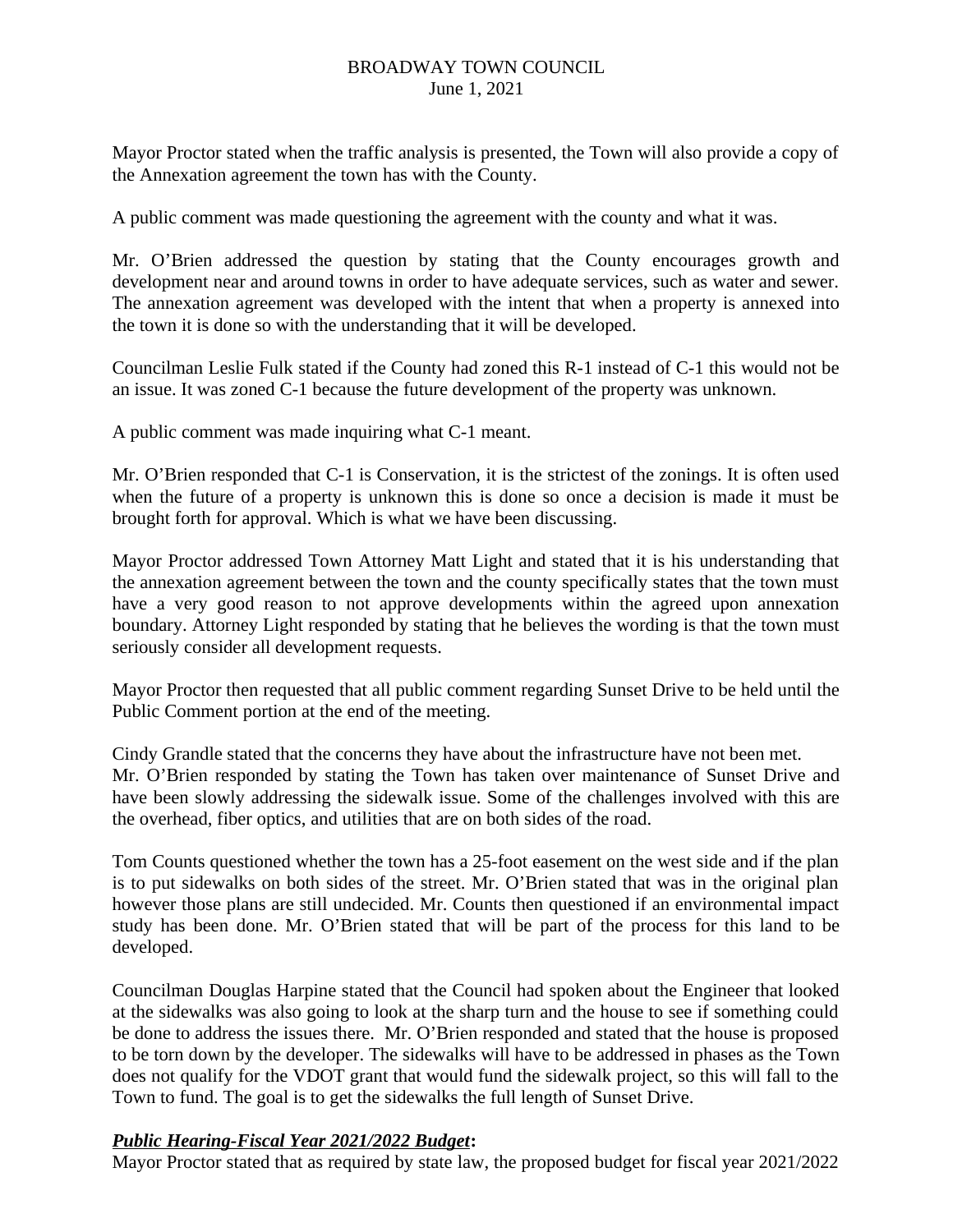was printed in summary form and properly advertised at least seven days prior to the public hearing in the Daily News Record. Mayor Proctor opened the Public Hearing and asked Town Manager Kyle O'Brien to present the proposed budget.

Mr. O'Brien stated that the total amount of the budget is \$7,000,100.00. He stated that the proposed budget does not include any increases in water or sewer rates; however, the wastewater contracts with Pilgrims, Cargill, New Market, and Timberville will have modest increases effective July 1, 2021, based on their contracts. He further stated that the budget does not include any of the Federal Stimulus Money that the town is set to receive.

Highlights of the proposed budget include:

# **General Fund Revenues:**

- **No proposed changes to real estate or personal property tax rates.** The Town continues to have the lowest overall tax structure of any community in the area. The last change in the real estate tax came in 1998 when the rate was actually lowered from 8.5 cents per \$100 to 7 cents per \$100, which continues to be the rate.
- **Sales Tax:** This revenue is continuing to perform well, even during a Covid affected year. There is no proposed increase.
- **Meals Tax:** This is another tax that has done well despite being a Covid affected year.
- **Transportation Revenue:** At \$480,000 annually, this continues to play a major role in General Fund revenues and continues to increase each year based on the payment per lane mile of streets within the Town.

## **General Fund Expenditures:**

- **Public Safety:** Funding is included for an additional police officer; however, the timing of such is uncertain at this point.
- **Streets:** Street maintenance continues to account for a significant portion of the fund.The Town is moving forward with the paving projects.
- **Parks & Recreation:** Funding is appropriated to install a new roof on the Community Center.
- **Trash Collection:** Continue with contract with Waste Management.

## **Water Fund:**

- **Revenue:** While there are no increases to the water fees, the connection fees are on the rise due to new construction.
- **Expenditures:** The New Plant is fully operational, and the current debt is for the normal service of the plant.

## **Sewer Fund:**

- **Revenue:** The new rates for the Town's industrial customers will take effect on July 1, per the contracts. Broadway's rates for its residents will remain unchanged.
- **Expenditures:** No significant capital expenditures at the WWTF, due to new plant. Routine expense costs include utilities, sludge removal, chemicals, and debt service and miscellaneous line and repair work around Town.

He concluded his presentation by stating that the proposed budget does not have the \$750.00 credit that will be placed on the active water accounts or the grant money that will be going to local qualifying businesses.

Mayor Proctor thanked Mr. O'Brien for the presentation and asked if anyone had any comments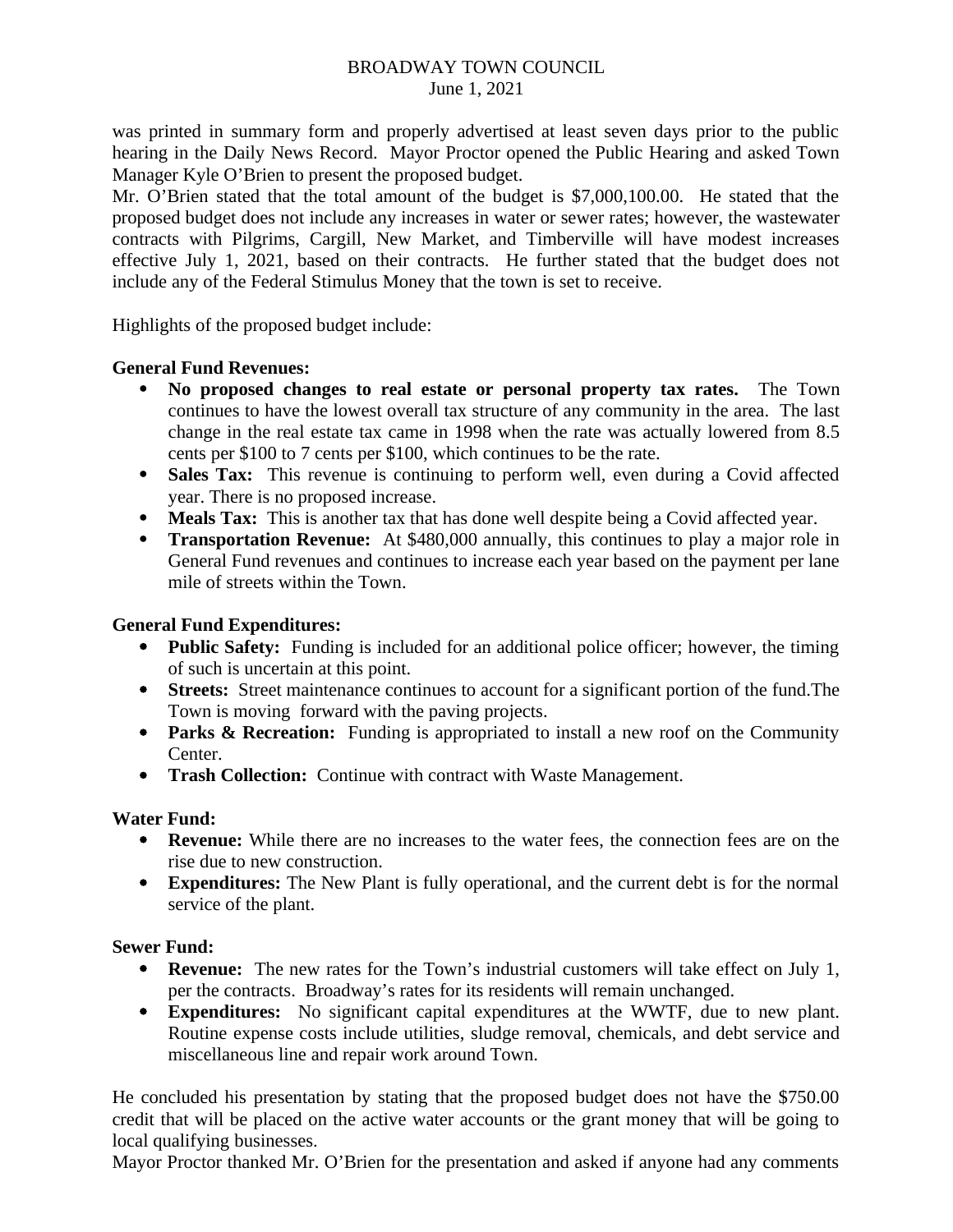or questions.

Having confirmed there were no concerns from the Council and noting that the Town had not received any comments or questions, Mayor Proctor closed the public hearing and advised that state regulations require that the budget public hearing and adoption of a budget be held on different dates and noted that no action can be taken during this meeting. He stated that adoption of the budget will be necessary as a part of a special meeting to be held on June 28, 2021, at 6:00pm. A copy of the proposed budget is included in the minutes as Attachment C.

## *Old Business:*

Mr. O'Brien reported on the following items:

**Park and Pool:** The pool opened Memorial Day weekend; this is typically one of the busiest weekends for the pool. However due to the unusually cool temperatures, they decided to close early. Currently the pool is fully staffed and is starting the season by selling more passes than they have in previous years.

## *Committee Reports:*

## *Parks & Recreation Committee:*

Chairman Douglas L. Harpine stated Heritage Park now has new lights and has requested to have the old bulbs changed to match the newer brighter bulbs. This will give the park a more cohesive look. He requested for Mr. O'Brien to go over the preliminary plan for the pool. Mr. O'Brien began by stating that at first the Town was looking into tearing down the pool house due to its age, but after discussion with Mr. Dale Cupp it has been decided that the building itself is in good shape and is just needing some renovations. After the pool season ends the plan is to begin the process of updating the existing structure and adding some additions including requested additional covered areas. All the changes and updates to the pool building are pending the receipt of the Stimulus Act funding that the Town will be receiving.

## *Finance Committee:*

Nothing to report.

## *Personnel/Police Committee:*

Chairman Leslie E. Fulk stated there is nothing to report. Mayor Proctor stated he is very impressed the Town already has body cameras for its officers, as it was reported on the national news that some locations are having a difficult time getting them. Chief Doug Miller reported that the Police Department is still trying to find Pogo a home. It was questioned why we need to retire K9 Officer Pogo. Chief Miller explained that Pogo was trained to detect marijuana and cannot be retrained to not detect it. Therefore, since marijuana is now legal, he can no longer be used. Officer Joe Ritchie will be going to get acquainted with new K9 Officer Diablo. It is anticipated that all training will be completed, and he will begin service on July  $1<sup>st</sup>$ . A copy of the police report for the month of May is included in the minutes as Attachment D.

## *Streets & Properties Committee:*

Chairman Chad L. Comer stated that there are some paving projects that will be completed later on this year. He then asked Kyle O'Brien to give some information on the building next door. Mr. O'Brien stated the property is located next to the Town Office better known as the Old School House. It had been empty for a few years after Poultry Specialties relocated to another area in town.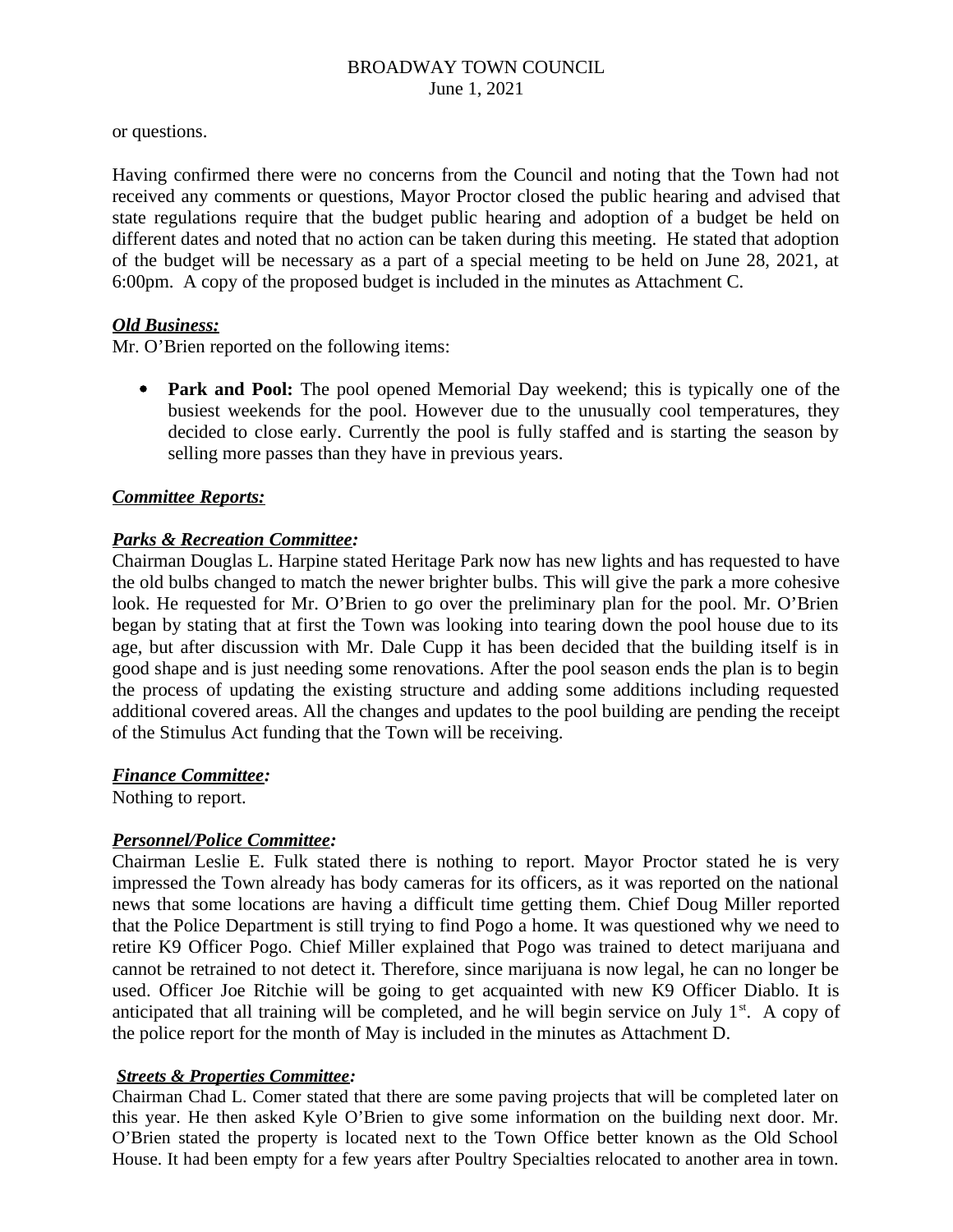The Town has been interested in this building for many years, not only to preserve a piece of town history but it also has the potential to generate additional revenue. Currently The Oliver Art House is renting space in this location and are planning to be long term renters. This building will not only provide a place for the Off Broadway Players theatre group to have their shows, but it will give the opportunity to have it used for other venues as well.

Chad L. Comer made a motion, seconded by Beverly L. London, to purchase the property located at 131 S. Main Street in the amount of \$330,000.00 and to authorize Town Manager Kyle O'Brien to sign the contract. A copy of the contract is included in the minutes as Attachment E. The motion was approved with the following recorded roll call vote:

| Chad L. Comer   | Aye | Leslie E. Fulk     | Aye |
|-----------------|-----|--------------------|-----|
| Richard E. Fulk | Ave | Douglas W. Harpine | Aye |
| David L. Jordan | Aye | Beverly L. London  | Aye |

## *Utilities Committee:*

No report. A copy of the water production report for the month of May is included in the minutes as Attachment F.

# *BHP:*

Council representative Chad Comer stated that there are a few events happening in the Town.

- The Town, along with BHP is partnering with The Oliver Art House this Friday to do a music and movie night in the park. This Family event will continue throughout the summer months.
- Saturday is cleanup day. BHP and the Boy Scouts will be sprucing up the Town signs by pulling weeds, planning flowers and doing some painting.
- Town Fireworks are June  $19<sup>th</sup>$ .
- Red, White and Brew will be on July  $10<sup>th</sup>$ .

# *Planning Commission Report***:**

Nothing to report

## *New Business:*

There is no new business.

## *Public Comment:*

Lisa Funkhouser, 398 W. Springbrook Road, concerns with the volume and speed of the traffic coming through, water pressure, and poor drainage after a heavy rain.

Town Manager Kyle O'Brien addressed her concerns by stating that Public Works Staff will come and check the water pressure, the drainage issue was during a time when there was an extreme amount of rainfall. It does not appear to be an issue on a normal basis. The Town will monitor the traffic in this area.

Tom Conley, 356 Acme Co. St., stated he has concerns with the blasting that will need to be done. He suffered a significant amount of damage to his home, camper, and truck from blasting that was previously done.

Mr. O'Brien responded by stating blasting companies are regulated through the state so there is not a lot that the Town can do to control them. The Town can investigate to see if an Ordinance can be made to help with this. Mr. O'Brien will get with town Attorney Matt Light to research and see what can be done and will be in contact with Mr. Conley.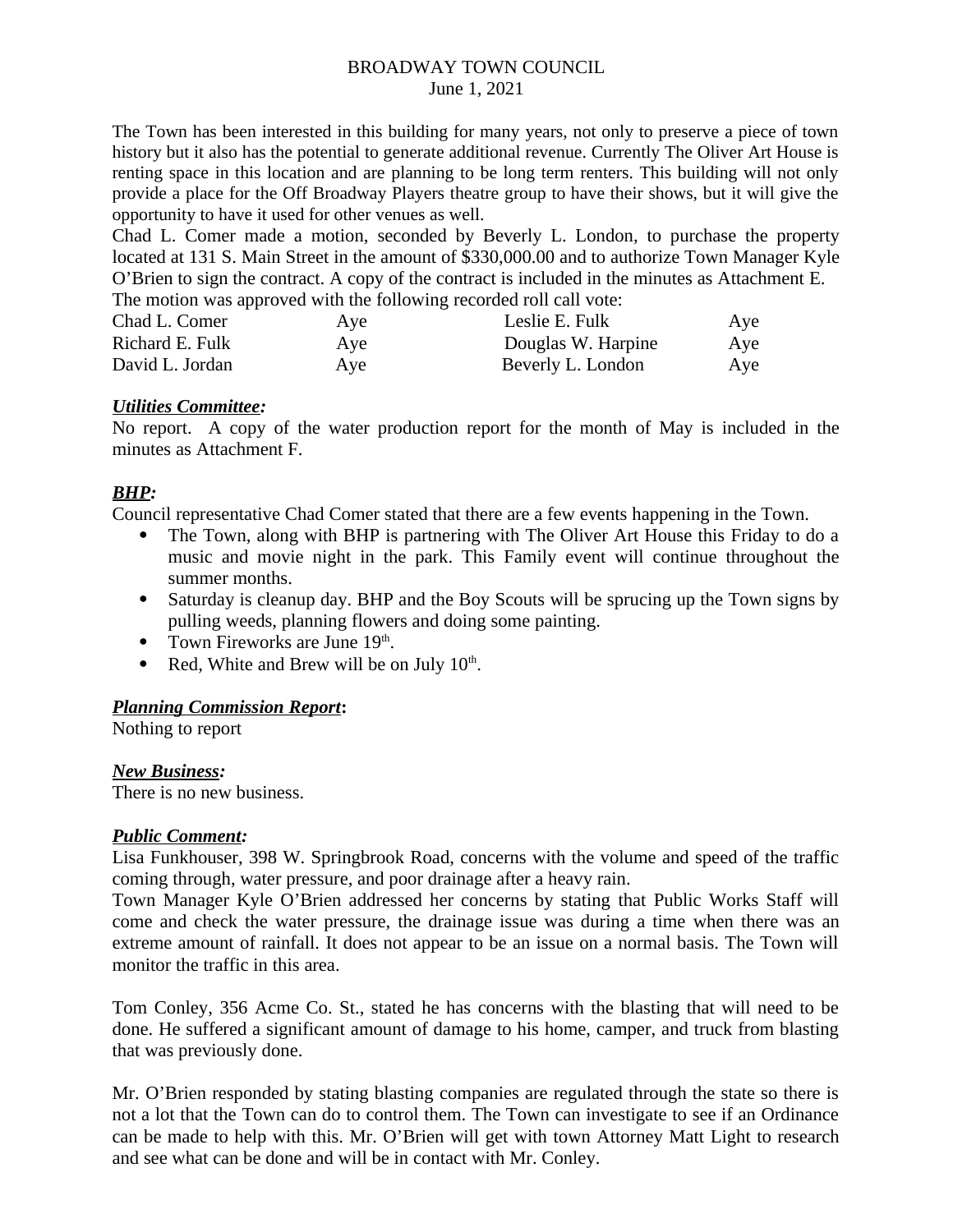Cindy Grandle, a county resident, read a follow up letter reiterating her stance on the proposed subdivision. She has spoken with VDOT officials, and it is her understanding that an Engineer is being hired by the developer to do a traffic study. She is requesting the Town make this information available to the public prior to scheduling a Council meeting regarding the new subdivision off Sunset Dr. A copy of the letter is included as Attachment G.

Tom Counts, 253 S. Sunset Dr., expressed his concerns with speeding traffic on Sunset Dr. and is looking for an answer to solve this problem. He offered two possible solutions the first being speed humps and the second being cameras that will take a picture of the offenders' tags so they can be issued a ticket of some sort.

Attorney Joel Francis stated that the red-light cameras are used more for revenue than for a speed deterrent. Mr. Counts responded by stating he disagrees.

Mayor Proctor addressed Chief Doug Miller and questioned how often this area is patrolled. Chief Miller responded by stating the officers are up there often, but they will ramp up the patrol in this area.

Tim Conley stated he wanted to bring up another point that coming off Springbrook on to Sunset, there is a wooden fence that hinders the line of sight. It is dangerous and you must pull into oncoming traffic to be able to see.

A letter was read on behalf of June Shaughnessy, county resident, in the letter states her concerns with traffic and speed on Sunset Dr. She requests this be considered before starting a new subdivision. A copy of the letter is included as Attachment H.

Jeffrey Evans, county resident, expressed his concerns with the sharp turn on this road, where several wrecks have been. He stated he has worked for several years with VDOT to get something done. VDOT has finally put a sign-up warning of the turn, but this should be taken into consideration as well with the traffic on this road.

Drenna Whetzel, 481 Coyote Run, stated she agreed with Mr. Conley regarding the blasting. Her house shakes regardless of where the blasting is, and they receive no notice at all.

Mayor Proctor stated the concerns will be investigated before any final decisions are made. Having confirmed no one else wanted to address the Council, Mayor Proctor stated there will be a special meeting on June 28,2021 at 6:00pm to finalize the budget.

There being no further business, the meeting was adjourned.

Mayor

Timothy S. Proctor